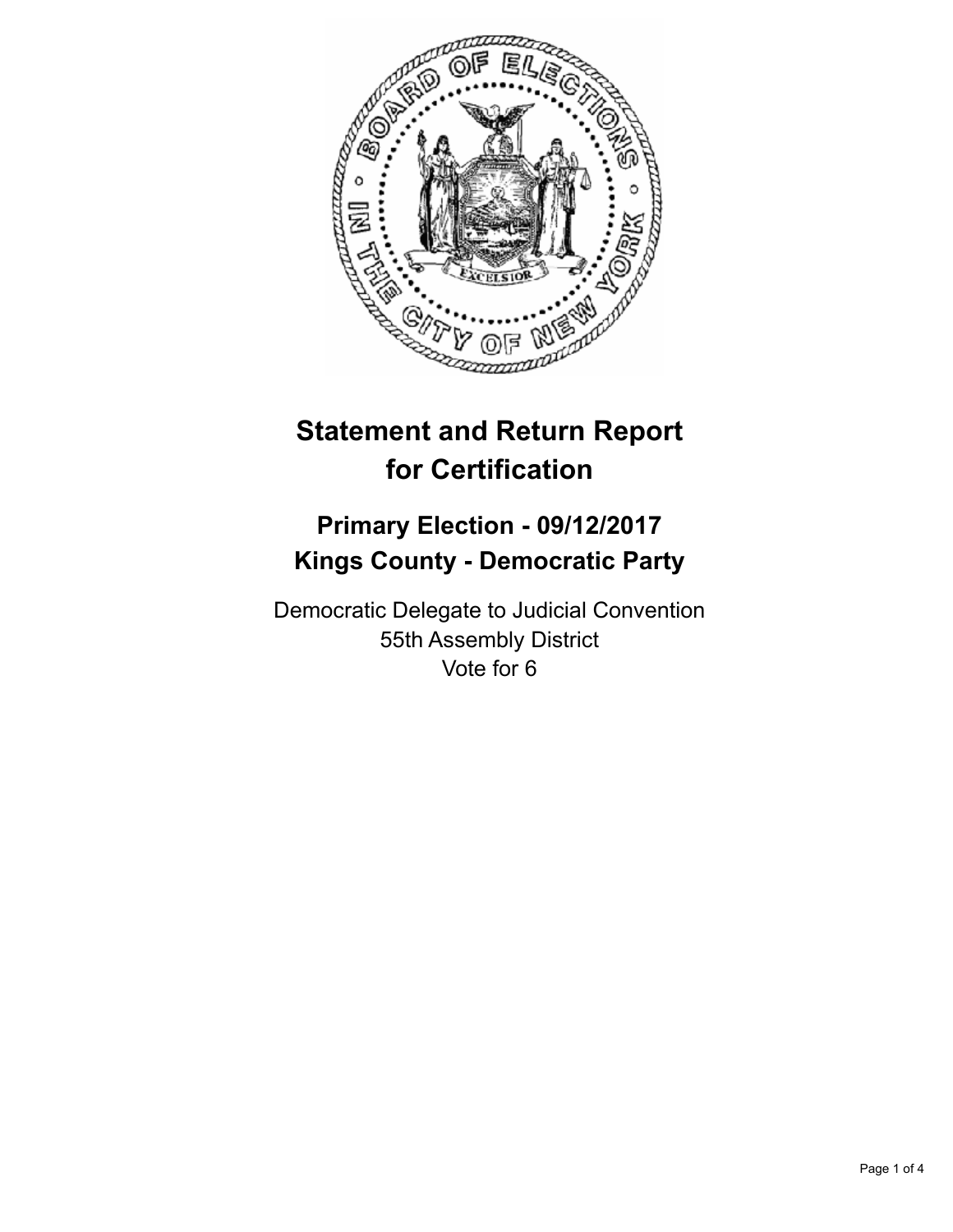

## **Assembly District 55**

| PUBLIC COUNTER                                           | 8,080                   |
|----------------------------------------------------------|-------------------------|
| MANUALLY COUNTED EMERGENCY                               | 0                       |
| <b>ABSENTEE / MILITARY</b>                               | 167                     |
| <b>AFFIDAVIT</b>                                         | 66                      |
| <b>Total Ballots</b>                                     | 8,313                   |
| Less - Inapplicable Federal/Special Presidential Ballots | 0                       |
| <b>Total Applicable Ballots</b>                          | 8,313                   |
| <b>WILLIAM H. MILES</b>                                  | 2,863                   |
| <b>LISA WILLIAMS</b>                                     | 4,421                   |
| <b>DEBRA GRAY</b>                                        | 3,758                   |
| NATHANIEL STRICKLAND                                     | 2,581                   |
| MICHELLE K. MILLER                                       | 2,930                   |
| DAVID R. MILLER IV                                       | 2,528                   |
| <b>ANTHONY T. JONES</b>                                  | 2,842                   |
| <b>RUTH CROPPER</b>                                      | 1,887                   |
| SHARON MOORE                                             | 3,117                   |
| AARON C MARTIN (WRITE-IN)                                | 1                       |
| ANTHONY TONY HERBERT (WRITE-IN)                          | 1                       |
| BERNED SANDERS (WRITE-IN)                                | $\mathbf{1}$            |
| <b>BORIS SANTOR (WRITE-IN)</b>                           | $\mathbf{1}$            |
| BRIAN M. WILLIAMS (WRITE-IN)                             | 1                       |
| CARON M. CLOVIE (WRITE-IN)                               | $\mathbf{1}$            |
| CHERYL BOWDON (WRITE-IN)                                 | $\overline{2}$          |
| CORY PROVOST (WRITE-IN)                                  | $\mathbf{1}$            |
| DAVID O DANUENS (WRITE-IN)                               | 6                       |
| DAVID PALEN (WRITE-IN)                                   | $\mathbf{1}$            |
| DAVID RIVERIA (WRITE-IN)                                 | 1                       |
| JOHN Q. E. EUBANKS (WRITE-IN)                            | $\mathbf{1}$            |
| KASEEM EDWARDS (WRITE-IN)                                | $\mathbf{1}$            |
| LATOYA S. MARTIN (WRITE-IN)                              | 1                       |
| MICHAEL C. BECTON (WRITE-IN)                             | $\mathbf{1}$            |
| REVNEN LIPKIND (WRITE-IN)                                | $\mathbf{1}$            |
| ROBERT COLON (WRITE-IN)                                  | 1                       |
| ROGER CLARKE (WRITE-IN)                                  | $\mathbf{1}$            |
| SHAEN KING (WRITE-IN)                                    | $\mathbf{1}$            |
| SHARESE CROUTHER (WRITE-IN)                              | 1                       |
| SHAWNET BOWDON (WRITE-IN)                                | $\overline{\mathbf{c}}$ |
| SHRESNER LIPKIND (WRITE-IN)                              | $\mathbf{1}$            |
| TANNISHA GALLAWAY (WRITE-IN)                             | 1                       |
| TARISSE IRIARTE (WRITE-IN)                               | $\mathbf{1}$            |
| TONY ROSE (WRITE-IN)                                     | $\mathbf{1}$            |
| UNATTRIBUTABLE WRITE-IN (WRITE-IN)                       | 35                      |
| VIOLET E. YOUNG (WRITE-IN)                               | $\mathbf 1$             |
| <b>Total Votes</b>                                       | 26,995                  |
| Unrecorded                                               | 22,883                  |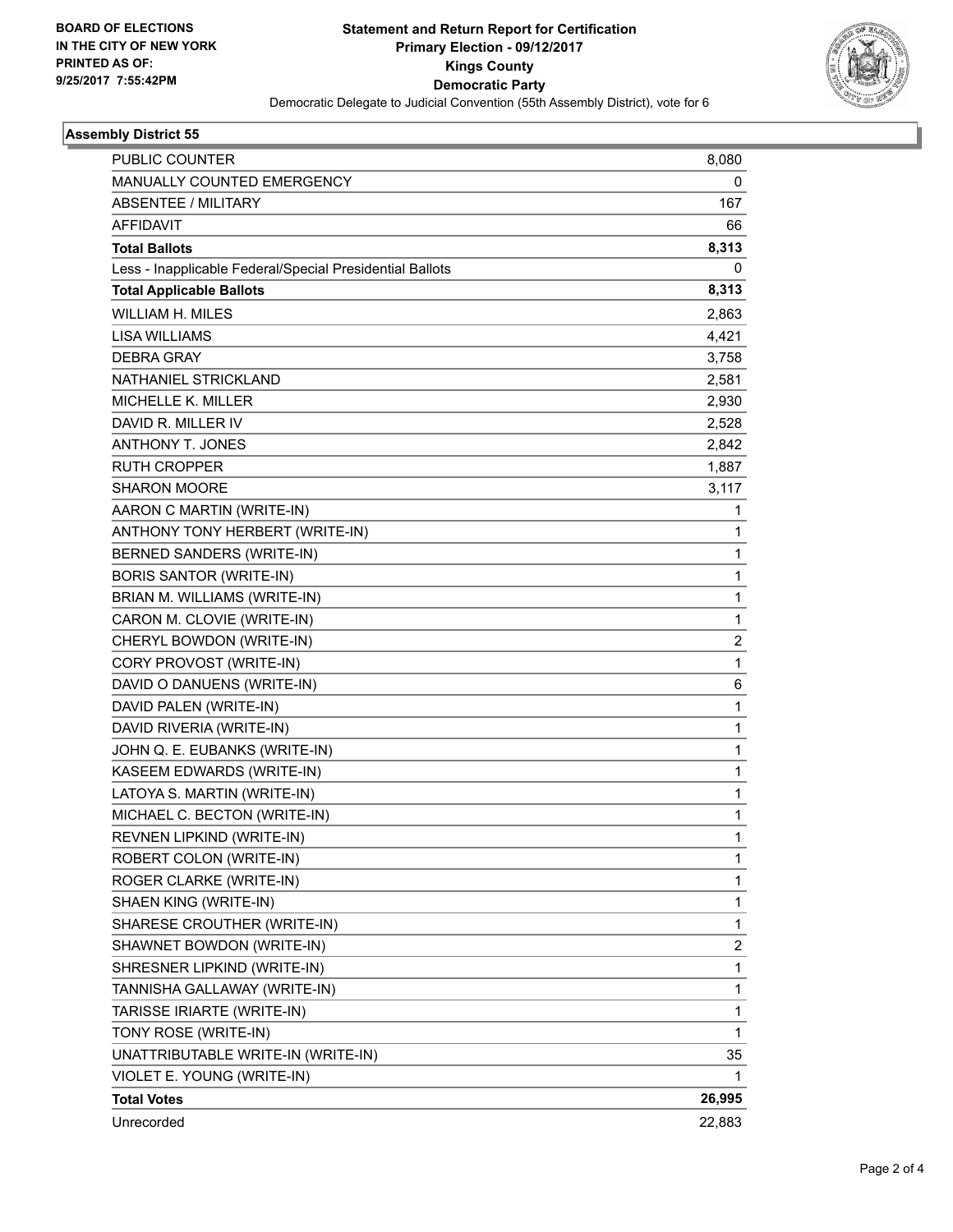

## **Total for Democratic Delegate to Judicial Convention (55th Assembly District) - Kings County**

| PUBLIC COUNTER                                           | 8,080          |
|----------------------------------------------------------|----------------|
| MANUALLY COUNTED EMERGENCY                               | 0              |
| <b>ABSENTEE / MILITARY</b>                               | 167            |
| <b>AFFIDAVIT</b>                                         | 66             |
| <b>Total Ballots</b>                                     | 8,313          |
| Less - Inapplicable Federal/Special Presidential Ballots | 0              |
| <b>Total Applicable Ballots</b>                          | 8,313          |
| <b>WILLIAM H. MILES</b>                                  | 2,863          |
| <b>LISA WILLIAMS</b>                                     | 4,421          |
| <b>DEBRA GRAY</b>                                        | 3,758          |
| NATHANIEL STRICKLAND                                     | 2,581          |
| MICHELLE K. MILLER                                       | 2,930          |
| DAVID R. MILLER IV                                       | 2,528          |
| <b>ANTHONY T. JONES</b>                                  | 2,842          |
| <b>RUTH CROPPER</b>                                      | 1,887          |
| SHARON MOORE                                             | 3,117          |
| AARON C MARTIN (WRITE-IN)                                | 1              |
| ANTHONY TONY HERBERT (WRITE-IN)                          | 1              |
| BERNED SANDERS (WRITE-IN)                                | 1              |
| <b>BORIS SANTOR (WRITE-IN)</b>                           | 1              |
| BRIAN M. WILLIAMS (WRITE-IN)                             | 1              |
| CARON M. CLOVIE (WRITE-IN)                               | 1              |
| CHERYL BOWDON (WRITE-IN)                                 | $\overline{2}$ |
| CORY PROVOST (WRITE-IN)                                  | 1              |
| DAVID O DANUENS (WRITE-IN)                               | 6              |
| DAVID PALEN (WRITE-IN)                                   | 1              |
| DAVID RIVERIA (WRITE-IN)                                 | 1              |
| JOHN Q. E. EUBANKS (WRITE-IN)                            | 1              |
| KASEEM EDWARDS (WRITE-IN)                                | 1              |
| LATOYA S. MARTIN (WRITE-IN)                              | 1              |
| MICHAEL C. BECTON (WRITE-IN)                             | $\mathbf{1}$   |
| REVNEN LIPKIND (WRITE-IN)                                | 1              |
| ROBERT COLON (WRITE-IN)                                  | 1              |
| ROGER CLARKE (WRITE-IN)                                  | 1              |
| SHAEN KING (WRITE-IN)                                    | 1              |
| SHARESE CROUTHER (WRITE-IN)                              | 1              |
| SHAWNET BOWDON (WRITE-IN)                                | 2              |
| SHRESNER LIPKIND (WRITE-IN)                              | 1              |
| TANNISHA GALLAWAY (WRITE-IN)                             | 1              |
| TARISSE IRIARTE (WRITE-IN)                               | 1              |
| TONY ROSE (WRITE-IN)                                     | 1              |
| UNATTRIBUTABLE WRITE-IN (WRITE-IN)                       | 35             |
| VIOLET E. YOUNG (WRITE-IN)                               | 1              |
| <b>Total Votes</b>                                       | 26,995         |
| Unrecorded                                               | 22,883         |
|                                                          |                |